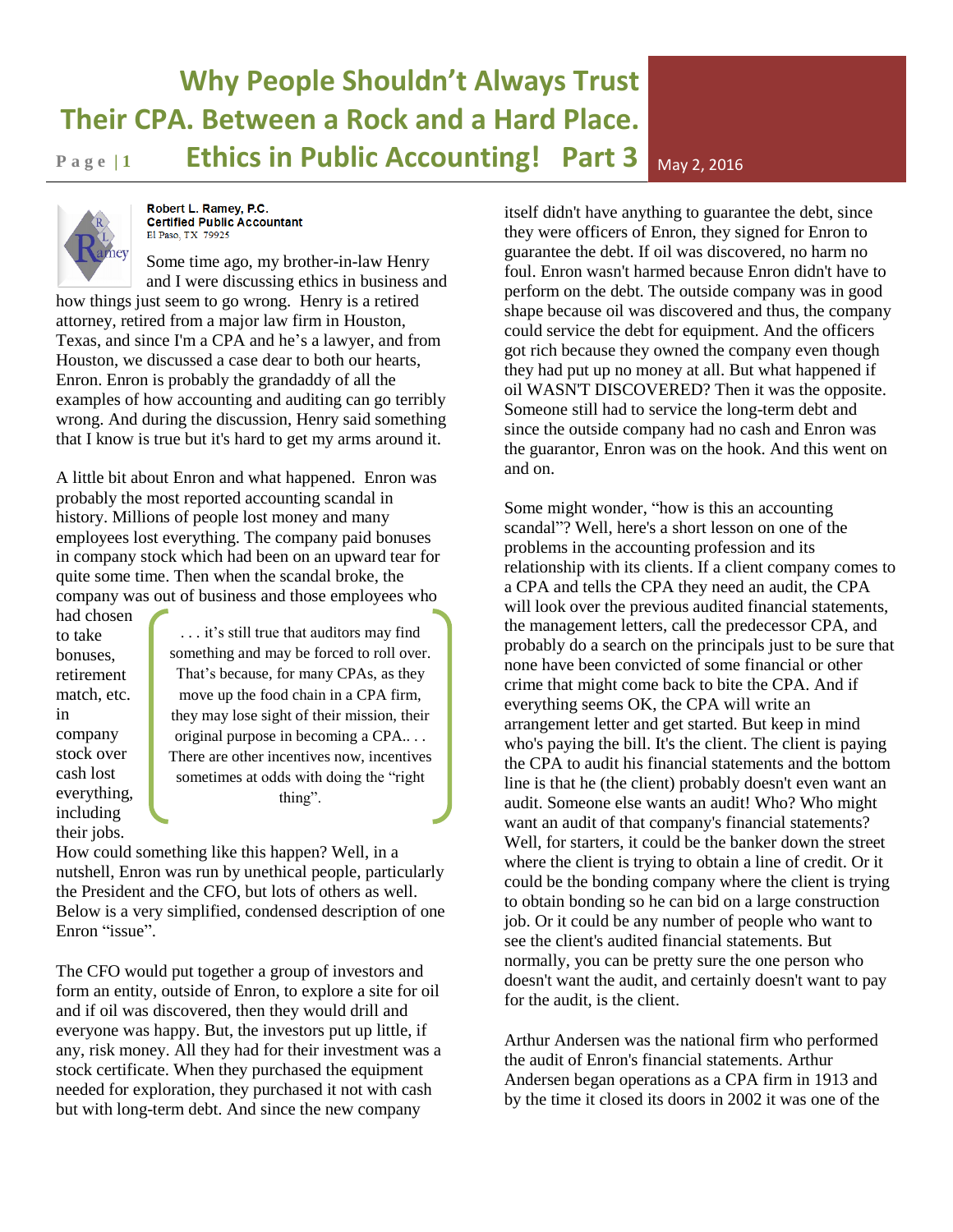# **Why People Shouldn't Always Trust Their CPA. Between a Rock and a Hard Place. Page 2 Ethics in Public Accounting! Part 3** May 2, 2016

largest CPA firms in the world, one of the "Big 5". And they didn't just work in the accounting world. They had a large consultant group that operated semi-autonomously from the CPA group. The consultant group provided IT outsourcing, software development, and a myriad of other services. At Enron, the consultant group generated billings greater, much greater, than those generated by the CPA group. And that was the problem.

The CPA group questioned many of Enron's practices. They discussed it among themselves. They knew there were serious problems. But, there was too much money coming in to the firm from the consulting contracts. Many of the officers of the consultant group put pressure on the CPA group to "pass" on the problems. And, because of the fee pressures, they did exactly that. They "passed" on issues they knew they should not have. They knew better. They raised the bar for audit risk above what was prudent. And year after year, the CPA group issued an unqualified opinion on the financial statements as though nothing was wrong.

Why would they do it? They were professionals, among the best in the business. Why would they look the other way? Why would they let themselves be pressured into not trusting "their lying eyes"? Well, we go back to the discussion I had with my brother-in-law, Henry. Here's his scenario. Let's assume that you're a member of the CPA group, maybe a top level manager or partner. And let's assume that you know all the facts and you know that things are "not right". And let's further assume that you have a family, maybe a large mortgage, and maybe a child or two just about ready to start college. Now let's assume you receive a telephone call from three floors up, a call from one of the "higher ups" in the firm. And that someone wants to talk to you in his office. And the conversation goes something like this;

#### **Higher up**

"Joe, I understand you've determined and documented that there are problems with the way Enron is handling the offshore exploration in the companies owned by the CFO and President".

# **Joe**

"Yes sir, that's true.

# **Higher up**

"Joe, I understand you've been a senior manager for two years and you're on the partner track, moving right up, maybe ready to make partner next May."

### **Joe**

"Yes sir, and yes it is my understanding that I'm next in line for partner".

### **Higher up**

"And your new home in the Woodlands, how do you all like it out there"?

### **Joe**

"We like it very much, sir. It's quiet and the schools are good".

### **Higher up**

"Joe, do you know how much we, as a firm, billed Enron last year? Did you know that Enron is our second largest client? And did you know that the consultant group bills Enron about six times what the CPA side bills"?

#### **Joe**

"Yes sir, I know that".

#### **Higher up**

"Can you just imagine how many staff in this firm depend on billings from Enron"?

# **Joe**

"Yes sir, I can imagine".

#### **Higher up**

"Joe, what would happen to you and your family if you lost your job"?

And so on. You can fill in the blanks. This is Henry's scenario but I'd bet it's not far from the truth. And the sad fact is, people all over Arthur Andersen, from top to bottom, rolled over and didn't say anything. Not a word. And the really sad fact is, this sort of thing happens all the time in the accounting world, maybe not of Enron's magnitude, but on a smaller scale. And even though we all know the rules have changed and we don't have the consulting and auditing issue to deal with, it's still true